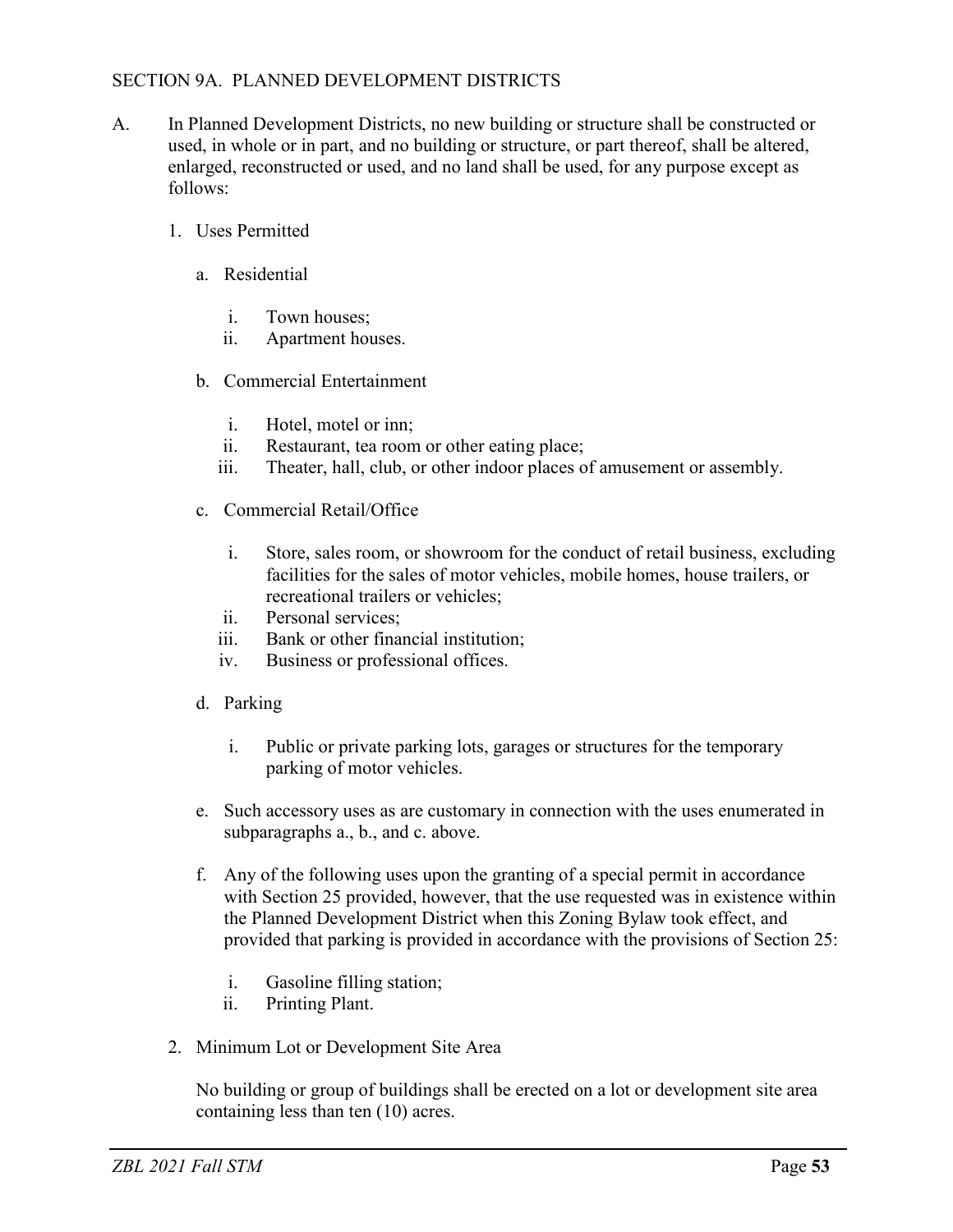- 3. Density and Design Standards
	- a. Mix of land uses
		- i. A maximum of fifty percent (50%) of the total lot or development site area shall be devoted to residential use.
		- ii. A maximum of twenty-five percent (25%) of the total lot or development site area shall be devoted to commercial entertainment use.
		- iii. A maximum of fifty percent (50%) of the total lot or development site area shall be devoted to commercial retail and/or office use.
		- iv. A maximum of ten percent  $(10\%)$  of the total lot or development site area shall be devoted to uses permitted in accordance with Paragraph 1., Subparagraph f. above.

Parking required to serve each of the uses specified above shall be considered within that portion of the lot or development site devoted to that particular use.

Uses permitted in accordance with Section 9A.1.c.i.-iii. shall be restricted to ground floor locations provided that the Special Permit Granting Authority may, subject to a determination that adequate provisions are made for pedestrian circulation, grant a special permit for other locations of such use.

b. Residential Density

The density of residential development within that portion of the site devoted to residential use shall not exceed the following:

|                   | Town Houses | $1/4,000$ square feet |
|-------------------|-------------|-----------------------|
| $\overline{11}$ . | Apartments  | $1/1,800$ square feet |

- c. Minimum Open Space: There shall be provided for each lot or development site area a minimum open space of not less than the following:
	- i. 60 percent of the area devoted to residential use.
	- ii. 30 percent of the area devoted to commercial entertainment, commercial retail or office use.

Should residential and non-residential uses be contained within a single structure, the percentage of gross floor area associated with each use shall be used for the purpose of determining said minimum open space.

- d. Elevation of Buildings or Structures
	- i. No exterior wall of any building shall exceed a height of forty-five (45) feet measured from the finished grade elevation of the land adjoining said wall, exclusive of parapets or cornices, provided, however, that where the Planned Development District abuts land zoned for residential purposes or a street,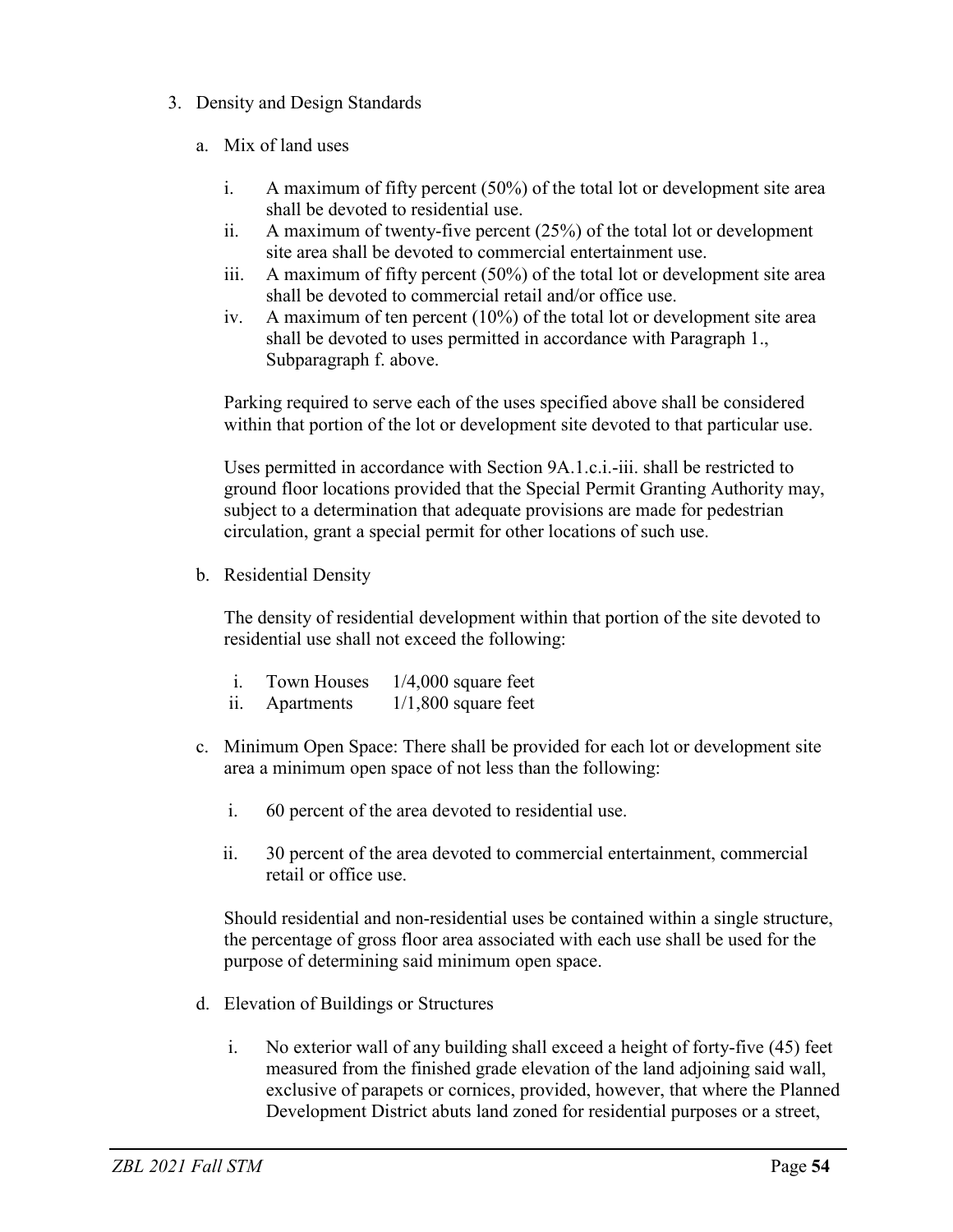the area opposite which is zoned for residential purposes, the maximum Height of any building shall not exceed that of any structure within one hundred (100) feet of the boundary of the Planned Development District for a depth of eighty (80) feet within the Planned Development District.

- ii. Vertical projections not designed or used for human occupancy constructed above the main roof elevation shall be permitted but shall not occupy a total number of square feet of the roof which shall exceed an aggregate of fifteen percent (15%) of the total ground coverage of the building and shall not extend more than fifteen (15) feet above the main roof elevation of the building.
- iii. For the purpose of this Bylaw, the finished grade shall mean the elevation of the completed surface of the land, such as lawns, walks, or paving, as determined by field survey or as shown on official plans.
- iv. No building shall contain more than four (4) stories. As used herein, the term story shall mean a building level designed or used for human occupancy, but shall not include a level designed or used for occupancy only by custodial personnel.
- e. Yards and Setbacks

No buildings or structures shall be erected or placed above ground level nearer to any street or Zoning District boundary line than the following:

| Use:                             | <b>Zoning Boundary (1)</b><br><b>Single Residence or General</b><br><b>Residence</b> | <b>Zoning Boundary (1)</b><br>Other Than S.R. or G.R. |  |  |
|----------------------------------|--------------------------------------------------------------------------------------|-------------------------------------------------------|--|--|
| Residential:                     |                                                                                      |                                                       |  |  |
| <b>Town Houses</b>               | 30'                                                                                  |                                                       |  |  |
| Apartments                       | 40'                                                                                  | 60'                                                   |  |  |
| <b>Commercial Entertainment:</b> |                                                                                      |                                                       |  |  |
| Hotel, etc.                      |                                                                                      | 30'                                                   |  |  |
| Restaurant, etc.                 | 50'                                                                                  | $0^{\circ}$                                           |  |  |
| Theater, etc.                    |                                                                                      | $0^{\prime}$                                          |  |  |
| <b>Commercial Retail/Office:</b> |                                                                                      |                                                       |  |  |
| Store, etc.                      |                                                                                      |                                                       |  |  |
| Bank, etc.                       |                                                                                      |                                                       |  |  |
| Business/Professional            | 50'                                                                                  | $0^{\circ}$                                           |  |  |
| Office                           |                                                                                      |                                                       |  |  |
| Personal Service                 |                                                                                      |                                                       |  |  |

i. Measurement shall be made from the zoning district boundary or from the street line where the land opposite the Planned Development District but having frontage on the same street as the Planned Development is not within a Planned Development District.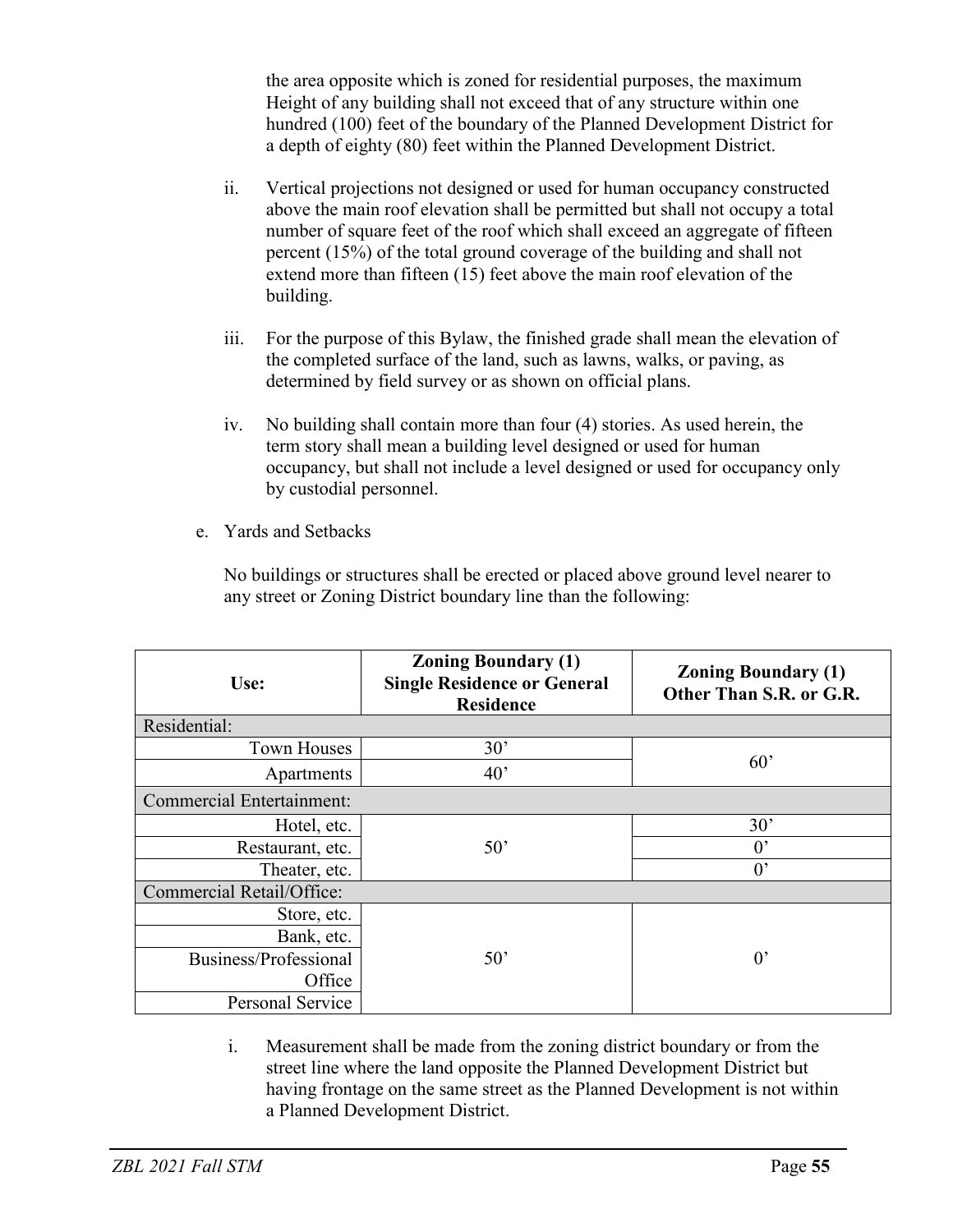## f. Parking

i. Off-street parking shall be provided in accordance with the following:

| Use.                     | Number of Spaces                                               |  |
|--------------------------|----------------------------------------------------------------|--|
| Residential              | 1.5 per one or two bedroom unit; 2.0 per<br>three bedroom unit |  |
| Commercial Entertainment |                                                                |  |
| Hotel, etc.              | 1 per 1 guest room                                             |  |
| Restaurant, etc.         | 1 per 100 square feet of area in which<br>food is served       |  |
| Theater, etc.            | 1 per each 4 seats                                             |  |
| <b>Commercial Retail</b> |                                                                |  |
| Store, etc.              | 1 per 150 square feet of floor area                            |  |
| Personal Services        | 1 per 300 square feet of floor area                            |  |
| Bank, etc.               | 1 per 300 square feet of floor area                            |  |
| Offices                  | 1 per 300 square feet of floor area                            |  |

- ii. The design, construction and screening of off-street parking, except that provided within underground garages or elevated parking structures, shall be in accordance with the provisions of SECTION XXI.
- iii. All parking required to serve a building or use shall be located within a walking distance of six hundred (600) feet of that building or use.
- iv. In any Planned Development District the required number of parking spaces shall be reduced by ten percent (10%) when at least some portion of the lot or development site area is devoted to each of the following uses:
	- Residential
	- Theater, or other use which, in the opinion of the Board of Appeals, would require off-street parking at times different from the other uses included within the lot or development site area.
	- Commercial Retail or Office.
- g. Lighting

All artificial lighting used to illuminate a parking or storage area, maneuvering space, driveway, walkway, or pedestrian plaza or mall shall be arranged and shielded so as to prevent direct glare from the light source into any public street or private way or onto adjacent property.